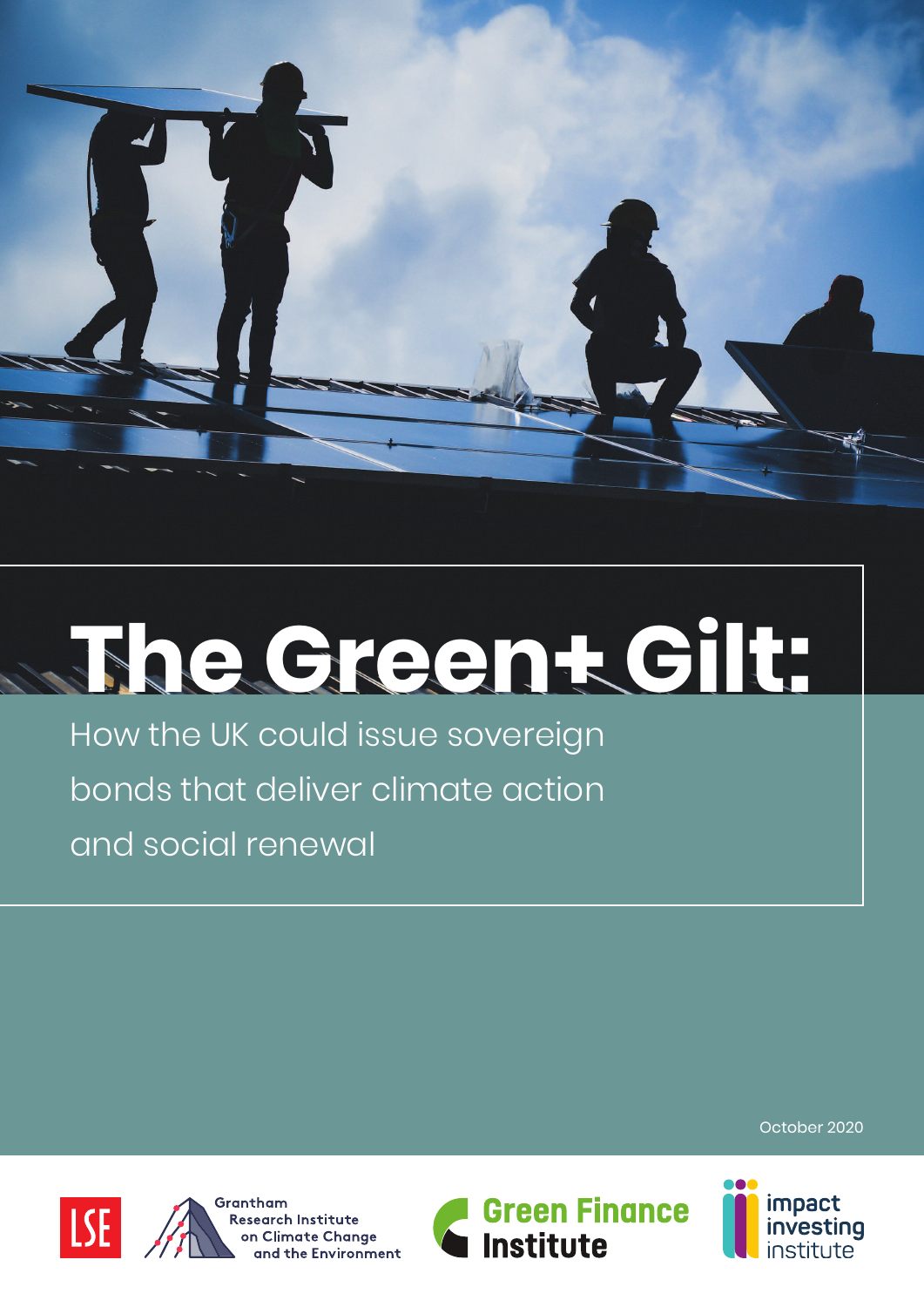"As hosts of COP26, the world is looking to the UK as we continue to show leadership and ambition with regards to green finance. A Green+ Gilt, which so clearly aligns green investment with social and economic benefits throughout the UK, would provide such a globally important signal, whilst supporting the further development of a sterling green bond market here in the City of London."

#### **William Russell, Lord Mayor of the City of London**

"The UK needs a strong and sustainable recovery from COVID-19. A Green+ Gilt is a key instrument that the Government should deploy to help channel savings into programmes and projects that enable us to build back greener in the places that need it most. It can signal the direction of future opportunities and reduce perceived risk. Now is the time to be ambitious. Green investment can have rapid impact and drive strong and sustainable growth."

#### **Professor Lord Nicholas Stern, IG Patel Professor of Economics and Government, and Chair of the Grantham Research Institute, London School of Economics and Political Science**

"Acting on this proposal would show real UK leadership in green finance by bringing to market a green sovereign bond that has clear social impact characteristics. There is huge appetite for more sustainable finance investment opportunities. The UK must continue to develop its competitive edge in delivering financial solutions to some of the most pressing social and environmental challenges facing the world today."

#### **Miles Celic, Chief Executive, CityUK**

"The proposed Green+ Gilt has the potential to be a world-leading sovereign instrument by closely aligning green and social objectives. It provides a mechanism for unlocking a wall of investment, across the UK, into building resilience and our net zero and sustainable future."

#### **Emma Howard Boyd, Chair, Environment Agency**

"A Green+ Gilt that combines green investment with clear social and economic benefits will reinforce the UK's reputation as a centre for financial innovation, while mobilising capital that will benefit both people and planet. As well as being a clear signal of commitment to building back better it will catalyse wider green+ bond issuance ahead of COP 26."

#### **Dame Elizabeth Corley, Chair, Impact Investing Institute and Board Member, Green Finance Institute**

"AFME members would warmly welcome the innovative Green+ bond structure that combines Green and Socially Sustainable investment opportunities and supports inclusive growth."

#### **Michael Cole-Fontayn, Chairman, Association for Financial Markets in Europe**

"Following the Covid-19 pandemic there is an urgent need to support both a green recovery and level up infrastructure spending across the country. We have seen robust commitment from the investor community to invest in bonds that directly address the impacts of the pandemic and support affected communities. We believe that both investors and the wider society would welcome, with open arms, a liquid green UK sovereign bond with clearly defined social benefits such as the proposed Green+ Gilt."

#### **Simon Bond, Director of Responsible Investment Portfolio Management, Columbia Threadneedle Investments**

**2** Green+ Gilt Proposal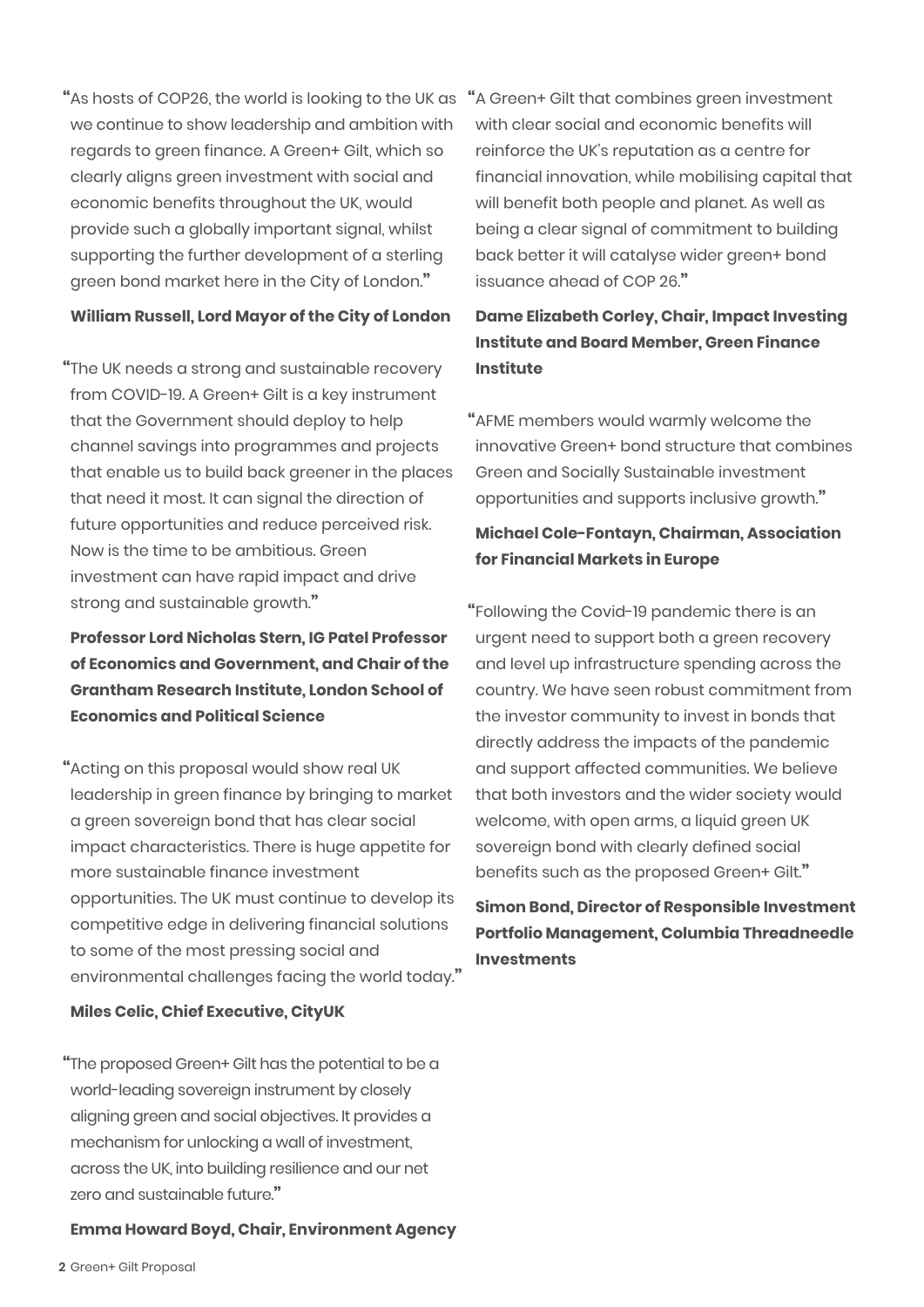The UK has a proud tradition of leadership in climate action and global finance. The urgent need to rebuild the economy in response to the COVID-19 pandemic provides the government with an opportunity to issue a sovereign bond ('gilt') that supports both a green recovery and social renewal. This would have significant benefits both domestically and internationally, particularly in the run-up to the COP26 climate summit in November 2021.

The Green+ Gilt would build on the growing issuance of green and social sovereign bonds across the world. It would mark an important step forward in the development of the global green bond market by showing how the use of proceeds can simultaneously deliver environmental benefits, reduce inequality and help us build back better.

Based on investor feedback<sup>1</sup> and analysis of recent market precedents, this paper sets out how a Green+ Gilt could be structured as a costeffective instrument, able to meet the government's goals of both "levelling up" regional inequalities and achieving net-zero without the need for hypothecation.

The UK's first green sovereign bond, issued at scale, would catalyse the development of the sterling green bond market, and would send a signal to global capital markets and policymakers of the UK's commitment to sustainable finance.

In sum, a Green+ Gilt could help to finance an ambitious COVID-19 recovery programme, and would deliver five main benefits:

- **1. Environmental:** tackle climate change by creating funding for projects that contribute to a resilient, net-zero economic recovery.
- **2. Social:** create 'green collar' jobs, build skills and channel investment across the country into areas of greatest need.
- **3. Fiscal:** provide the UK government with lowcost funding and offer a cost-neutral way of diversifying the gilt investor base.
- **4. Systemic:** showcase the UK financial system, catalyse further green and social bond issuance and facilitate the exporting of green finance and broader sustainability expertise.
- **5. Global:** demonstrate UK leadership ahead of COP26 and the G7 in 2021, stimulating international momentum as other countries issue similar types of sovereign bonds.

 $^{\rm 1}$  Investors comprising asset managers, asset owners and bank treasury investors with a total of £3 trillion of assets under management were canvassed in order to ascertain market appetite for and the preferred structural features of the proposed Green+ Gilt.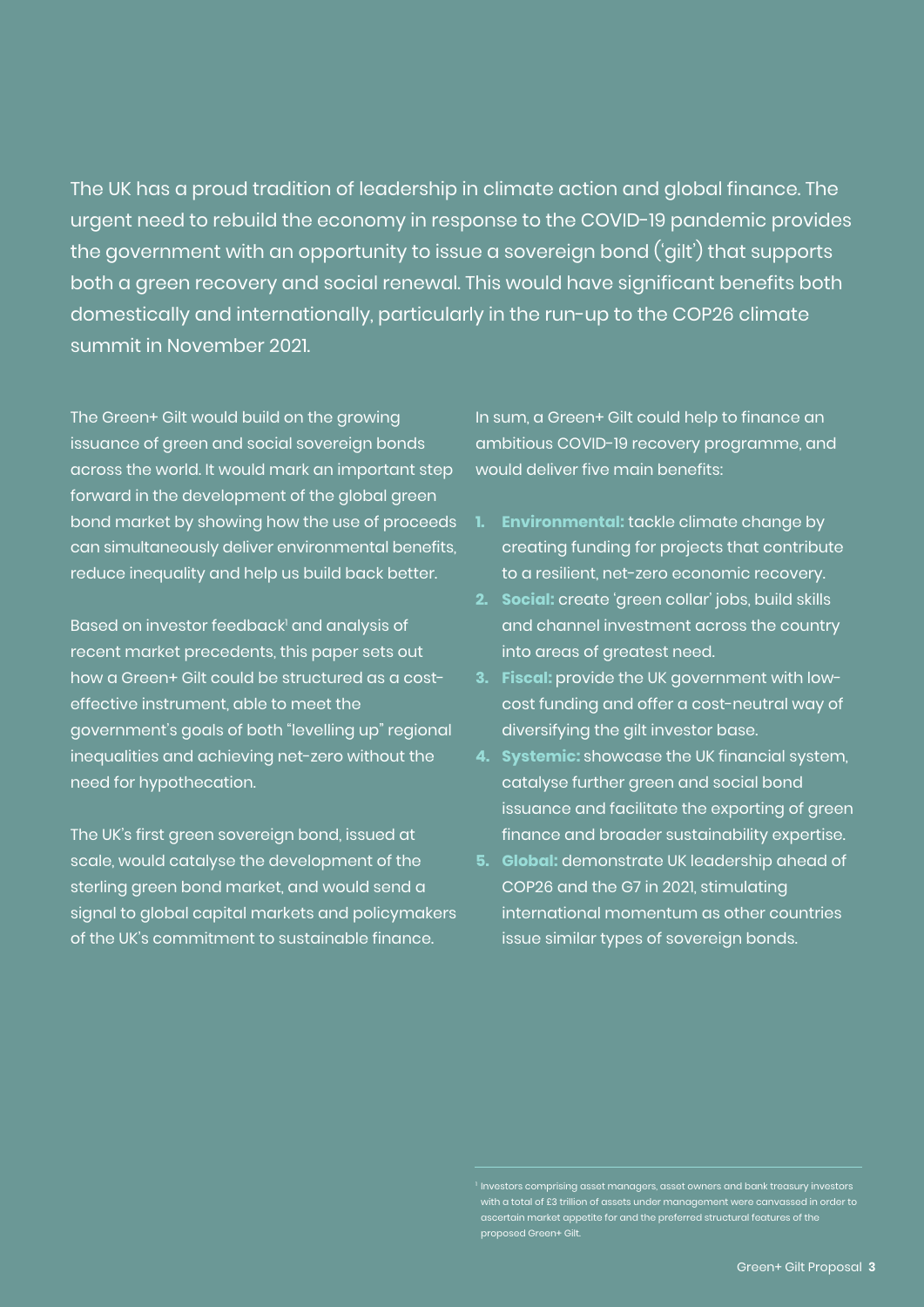### **The Green+ Gilt:** channelling finance to a resilient, net-zero economy

The first dimension of the Green+ Gilt is to channel finance to deliver the government's commitment to a resilient, net-zero economy.

Five priority categories have been identified which respond to UK national priorities and accord with previous corporate and sovereign green bond issuance. These are:

| <b>PRIORITY</b><br><b>CATEGORIES</b>                                         | <b>SUBCATEGORIES</b>                                                                                                                                                                  | <b>SOCIAL IMPACT GENERATED*</b>                                                                          |
|------------------------------------------------------------------------------|---------------------------------------------------------------------------------------------------------------------------------------------------------------------------------------|----------------------------------------------------------------------------------------------------------|
|                                                                              | Clean Energy: renewable generation &<br>distribution                                                                                                                                  | <b>Employment generation</b><br>Socioeconomic advancement                                                |
| <b>CLEAN</b><br><b>INFRASTRUCTURE</b>                                        | Clean Transport: rail, electric vehicle & charging<br>infrastructure                                                                                                                  | Access to basic infrastructure<br>(energy)                                                               |
|                                                                              | Industrial Decarbonisation: carbon capture &<br>storage, hydrogen networks                                                                                                            | Access to basic infrastructure<br>(transport)                                                            |
| <b>ENERGY</b><br><b>EFFICIENCY &amp;</b><br><b>GREEN</b><br><b>BUILDINGS</b> | Building efficiency spending for renovations and<br>retrofits including improved insulation, heating<br>and domestic energy storage systems                                           | <b>Employment generation</b><br>Socioeconomic advancement                                                |
| <b>CLIMATE</b><br>ΑDΑΡΤΑΤΙΟΝ &<br><b>NATURAL</b><br><b>CAPITAL</b>           | Investment for ecosystems resilience and<br>regeneration, including flood defence<br>mechanisms, restoration of carbon-rich habitats,<br>climate-friendly agriculture and clean water | Protecting local, vulnerable<br>communities<br><b>Employment generation</b><br>Socioeconomic advancement |
| <b>GREEN JOBS</b>                                                            | Investment in reskilling and education to address<br>immediate unemployment from COVID-19 and<br>structural shifts from decarbonisation                                               | <b>Employment generation</b><br>Socioeconomic advancement                                                |
| <b>GREEN</b><br><b>DEVELOPMENT</b><br><b>FINANCE</b>                         | Establishing a National Investment Bank with a<br>sustainability mandate, seeking out net-zero aligned<br>projects for which risk levels need to be reduced                           | Capture all category                                                                                     |

\*Based on the ICMA Social Bond Principles

Based on market precedent, proceeds of the issuance could be directed towards projects that form part of existing spending commitments, although our investor feedback stipulated that such a "look back" period should be confined to a maximum of two years.

By way of example, the German government's recent inaugural green Bund refinanced qualifying expenditures from their 2019 budget. The €6.5bn transaction was widely welcomed by the market and was more than five times oversubscribed.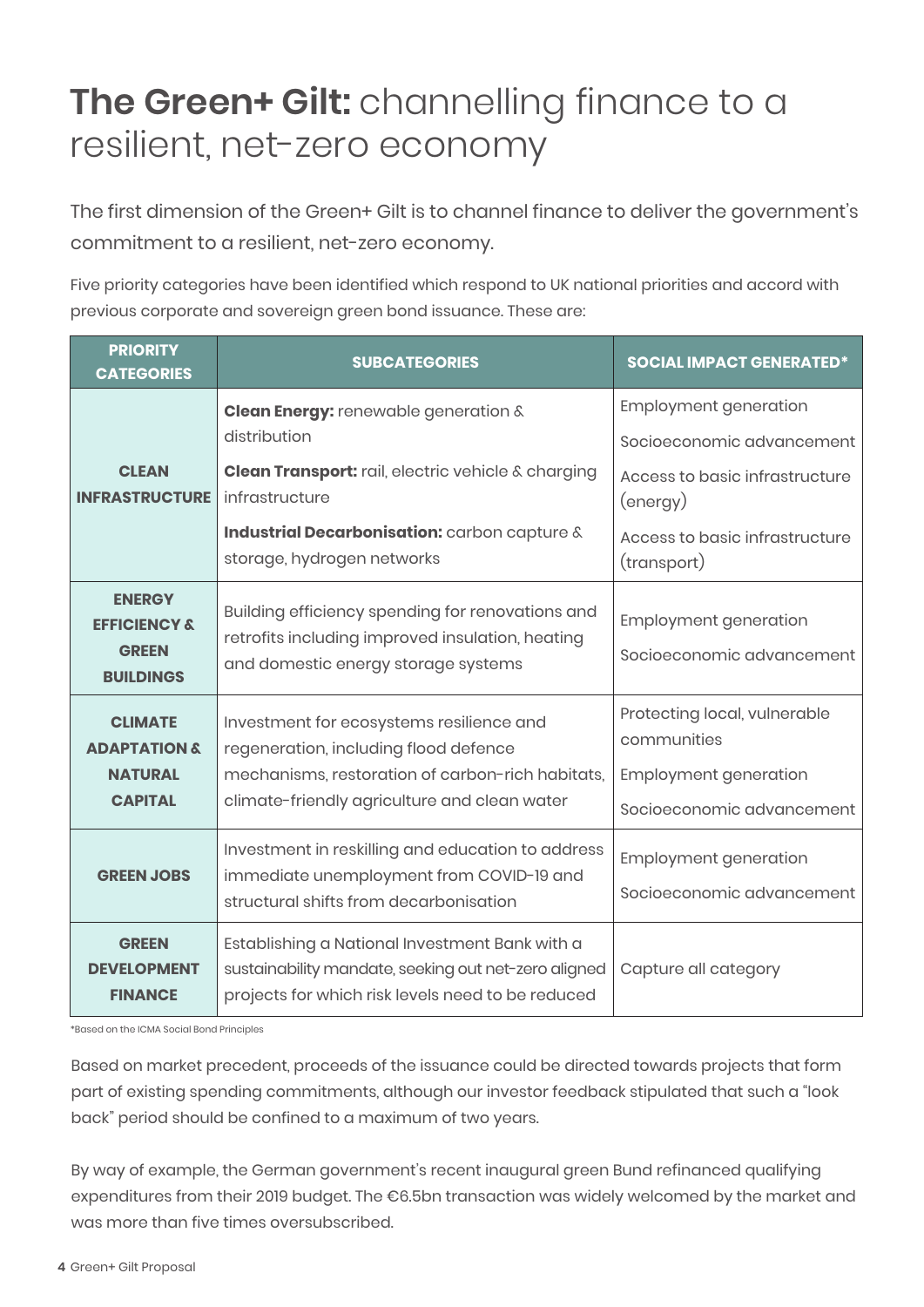# **The Green+ Gilt:** generating jobs and social renewal across the country

The novel feature of the proposed Green+ Gilt is that financed projects would consciously deliver social co-benefits in addition to environmental outcomes, thereby contributing to a 'just transition'.

Careful allocation of the Green+ Gilt proceeds to the right projects will enable the government to demonstrate how environmentally sound investments can create high-quality jobs and contribute to "levelling up" the UK economy in terms of region and sector, with local solutions targeting deprived areas and communities. This would help to ensure that the cost of the transition is not borne by those in society least able to afford it.

Using the ICMA Social Bond Principles (SBP), each eligible project would have at least one well defined and measurable social co-benefit, with a relevant social metric for each project category. These could include outcomes such as affordable housing and infrastructure, employment generation, access to essential services, skills development and education as well as other aspects of socioeconomic advancement. Social co-benefits would also be generated by allocating finance to projects in Local Administrative Units in areas of relative deprivation.

Currently, there are three recognised types of "labelled" bonds designed to address sustainability challenges. The most wellestablished of these are Green Bonds that allocate proceeds to environmental projects, whereas more recent innovations include Social Bonds and Sustainability Bonds; the former focused on social outcomes and the latter allocating proceeds to a combination of both social and environmental programmes.

Social bond supply has grown rapidly in response to the global pandemic, reaching \$40bn in the first six months of 2020 compared with \$17bn for the full year 2019. This is dwarfed by the green bond market which reached a new record issuance of \$258bn last year. <sup>2</sup> Despite markedly slower growth during the global lockdown, green bond issuance is still expected to reach \$175bn to \$225bn in 2020. 3

Due to the relative maturity of the green bond market, there is a broader and deeper pool of green investment capital. Historically, in order to appeal to these investors, bonds would require strict environmental use of proceeds, with investors wary of less well-defined social outcomes.

In the wake of COVID-19, traditionally green-only investors are increasingly recognising the importance of investments that support environmental outcomes with demonstrable, positive social impact.

The Green+ Gilt proposal recognises these market developments and would provide access to the broad universe of green investors, in order to ensure greatest demand and tightest pricing, whilst also generating social benefits in line with government objectives.

The addition of social co-benefits with well-defined social metrics for each project was widely welcomed by the investors approached, with the focus on jobs and skills particularly well received.

<sup>2</sup> **Source:** Green Bonds Global State of the Market 2019, Climate Bond Initiative. <sup>3</sup> **Source:** Moody's Investor Services Research.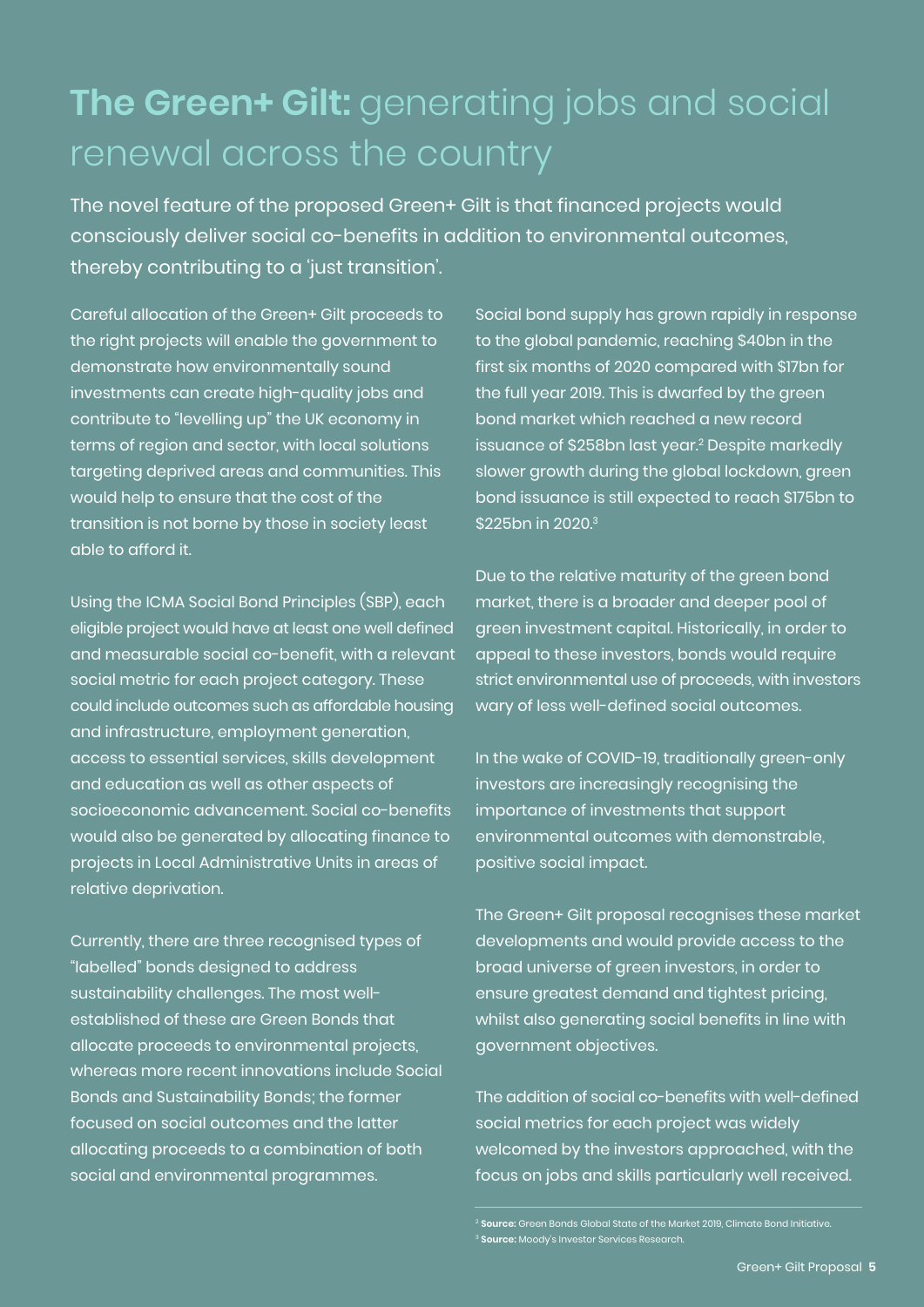# **The Green+ Gilt:** proven cost effectiveness and diversification of investors

To date, 16 countries have issued green bonds4. These sovereign green bonds have secured a cost of capital that is no more than conventional non-green issuance and, in a number of cases, have achieved tighter pricing and a lower cost of capital for the public finances.

The most recent issuances from Sweden and Germany during past weeks were both oversubscribed and successfully achieved a one basis point discount to the conventional nongreen equivalent bonds.

Investor feedback was very positive on the likelihood of an equivalent oversubscription that would result in a pricing advantage for the Green+ Gilt, which is a clear and growing feature of recent transactions. However, the group did not recommend explicitly targeting a pricing benefit of 1 to 2 basis points at issuance, which it was feared would result in demand from "niche" investors only.

In addition, green bonds bring the benefit of investor diversification away from traditional sovereign investors. For example, green investors made up 61% of the demand for Poland's green sovereign bond, almost none of whom had previously invested in Polish sovereign issuance.

Furthermore, UK-based funds were the second most significant investors in both the French and Dutch green bond issues after their own domestic investment communities.

A Green+ Gilt would widen the investor base for gilts at a time of unprecedented public spending requirements, attracting the growing pool of green bond investors, and encourage international investors to fund UK projects.

<sup>4</sup> Seven countries have also issued other use of proceeds labelled bonds.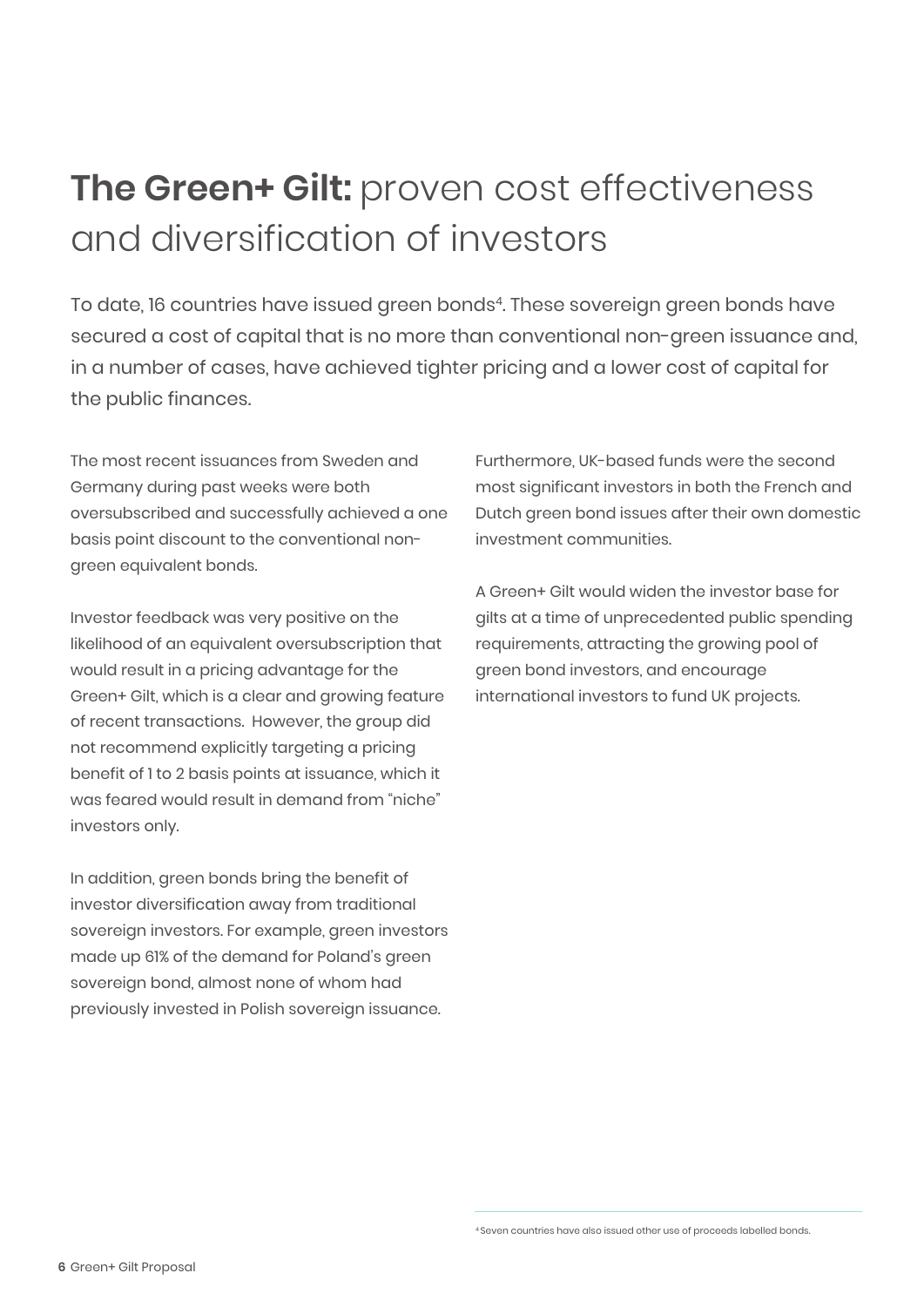## **The Green+ Gilt:** strengthening the capacity of the UK financial system

Sovereign green bonds not only raise cost-effective capital for public spending, they can also have a catalytic effect across the financial system. As the financial sector pivots towards an increased focus on climate action, positive impact and sustainability, the City of London needs to be at the forefront. This has become more pressing given the EU's strong leadership in sustainable finance.

Although the UK financial system has many strengths in sustainable finance, less than 3% of the labelled green, social and sustainable bond market globally is denominated in Sterling and the UK is well outside the list of Top 10 countries in terms of issuance. This means that UK banks are under-represented in the league table of underwriting institutions.

A Green+ Gilt would also have a demonstration effect across the rest of the economy, encouraging business as well as local authorities and other public agencies also to issue bonds that deliver green and social benefits. The Green+ framework could be adopted by other UK issuers, providing a template for further issuance, reducing start-up costs and building broadbased momentum. This would help to meet the growing demand from retail investors and institutional investors for high-quality assets that deliver positive social and environmental impact.

An analysis of sovereign green bond issuance across European countries supports this assertion and demonstrates the catalytic effect on the volume and variety of subsequent green bond issuers accessing these markets. Notably in Ireland and Belgium, issuing sovereign green bonds helped kick-start their broader green bond markets.

#### **IRELAND:**

Amount of green bonds issued per year (excluding sovereign issuance)



#### **BELGIUM:**



Amount of green bonds issued per year (excluding sovereign issuance)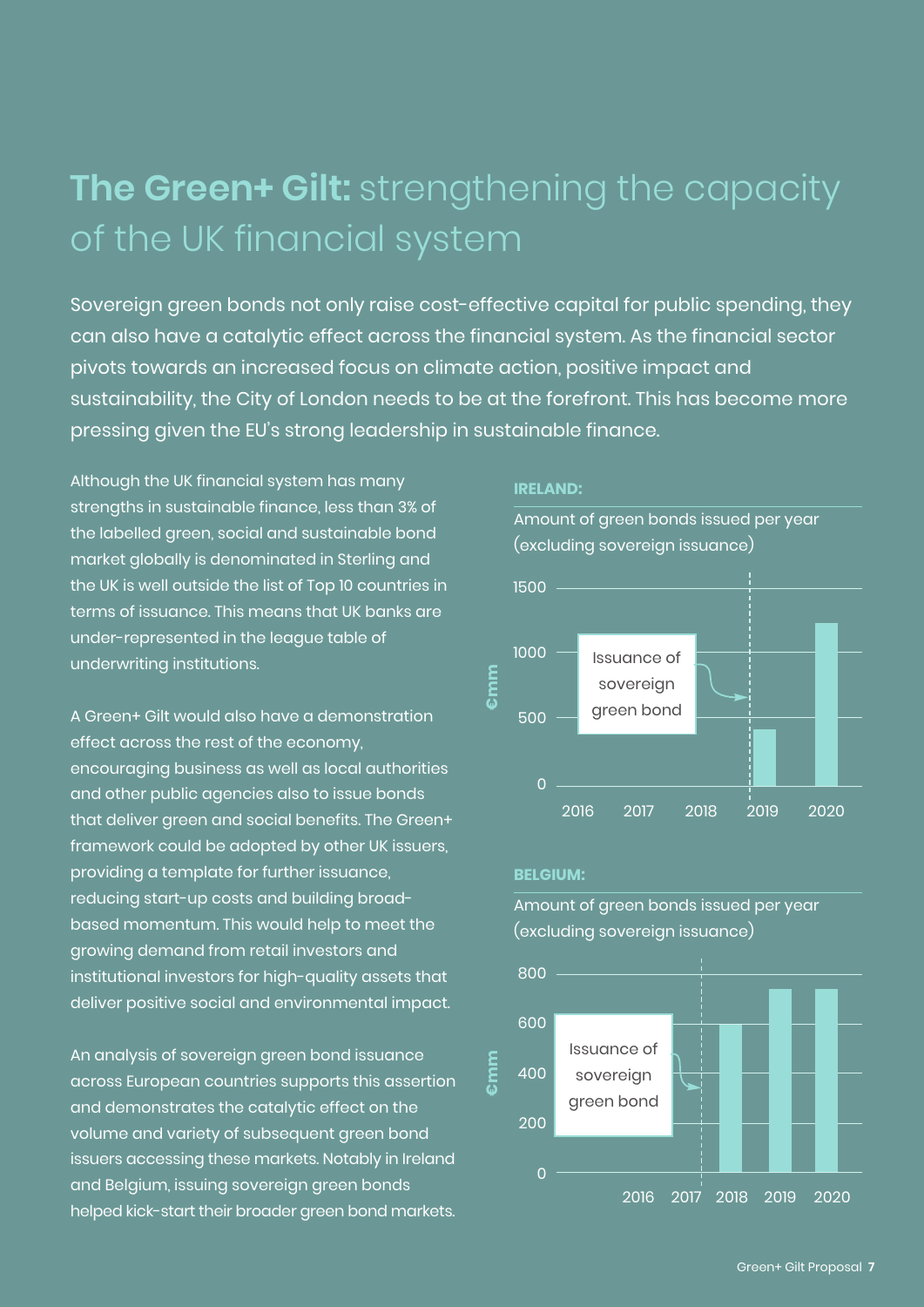In more mature green bond markets such as France and the Netherlands, the issuance led to a greater diversity of issuers accessing the green bond markets.

France is the largest sovereign bond issuer to date. The French green OAT stands at €25.24bn after 10 forays into the green bond market to increase the size of the bond since its initial 2017 issuance. It is also home to the greatest volumes of labelled bond issuance. This in turn supports French banks' leadership in the green and sustainable bond league tables – a key credential for attracting further green bond business from both domestic and foreign issuers.

A Green+ Gilt would give UK financial institutions an opportunity to boost their presence in the sector, improve league table standing and generate underwriting, advisory and legal fees.

The UK, through the £5.8bn UK International Climate Finance programme (ICF), plays a crucial role in addressing the global challenge of climate change. The Green+ Gilt would showcase the UK's green finance ecosystem (financial, legal, consultancy, assurance, academic etc.) and bolster the export potential generated by programmes such as the ICF.

# **The Green+ Gilt:** demonstrate international leadership by the UK

By issuing a Green+ Gilt, the UK would show real leadership by producing a sovereign bond that responds to the global imperative of a green and inclusive recovery from the coronavirus crisis. As host of the COP26 climate summit in November 2021, the UK is developing an ambitious agenda for financing climate action with its partners and the Green+ sovereign bond is a model that could be emulated by countries across the world.

This could generate significant market momentum in terms of flows of finance towards investments in both developed and developing countries. The scale of the economic shock facing the global economy means that the Green+ Gilt could also be a signal of commitment that would be relevant to discussions with heads of state and finance ministers that will take place as part of the G7 process which the UK will also be hosting in 2021.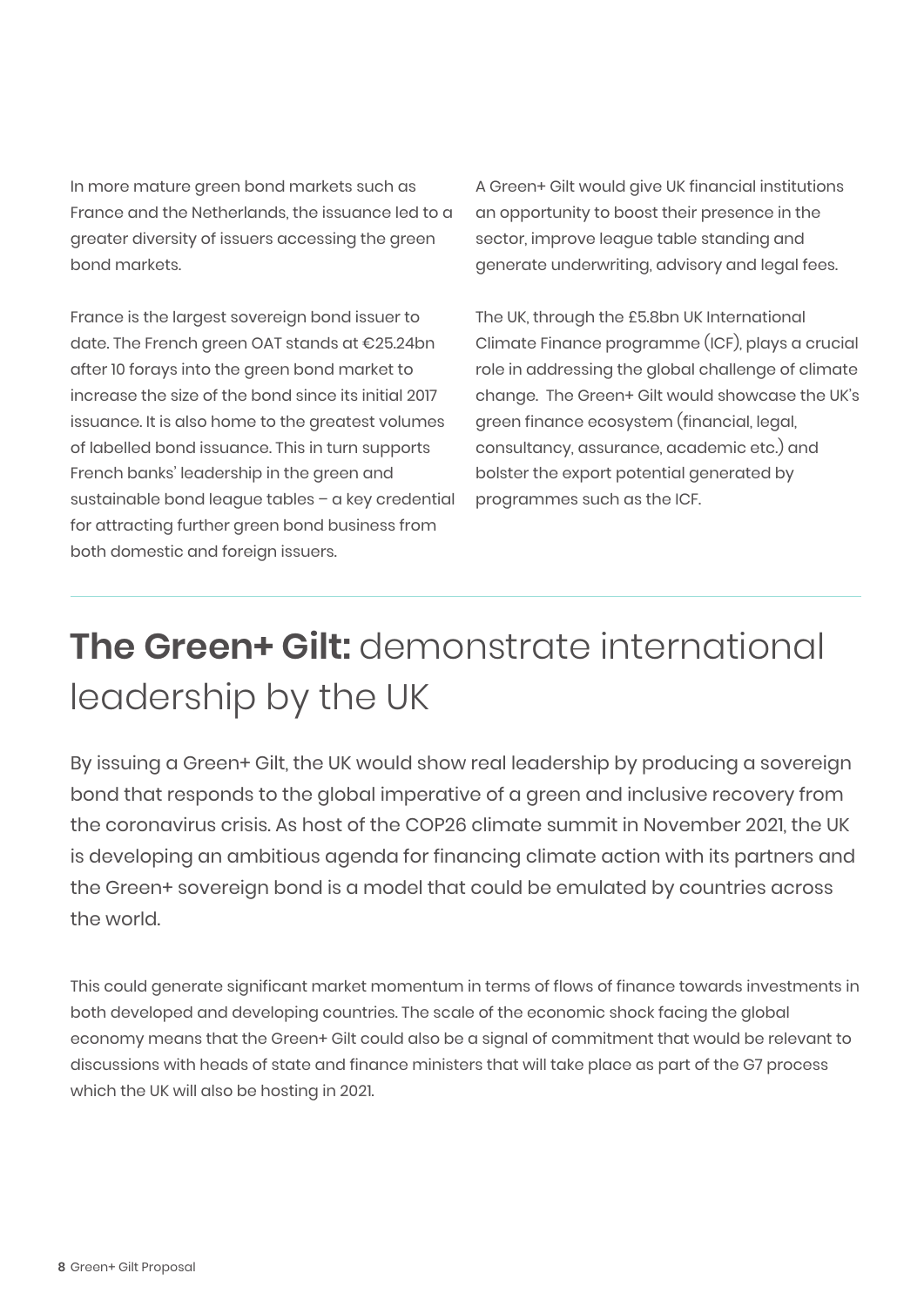### **The Green+ Gilt:** further critical design features

The hypothecation of the proceeds of a green sovereign issuance has previously been a topic of debate. It is widely accepted by the market that hypothecation is not a necessary requirement for issuing a green sovereign bond and the investors consulted for this paper concurred. The precedent set by the French green OAT was wellreceived and stipulates that "proceeds are managed in compliance with the general budget rules and finance an equivalent amount of eligible green expenditure".

Investors expressed broad support for the Green+ Gilt to be issued with a maturity of between 5 and 10 years. This maturity would also be optimal for offshore investors, depending of course on the liquidity of the currency swap curve.

Recent market developments to ensure liquidity of green sovereign bonds have included the German "twin" issuance whereby green and equivalent non-green Bunds were issued simultaneously to maintain parity between the conventional and green issues. Investors were ambivalent regarding this construct, expressed little concern regarding the likely liquidity of a well-priced Green+ Gilt and cited the French OAT model with its repeated taps to reach the typical size for a French government bond as a preferred strategy.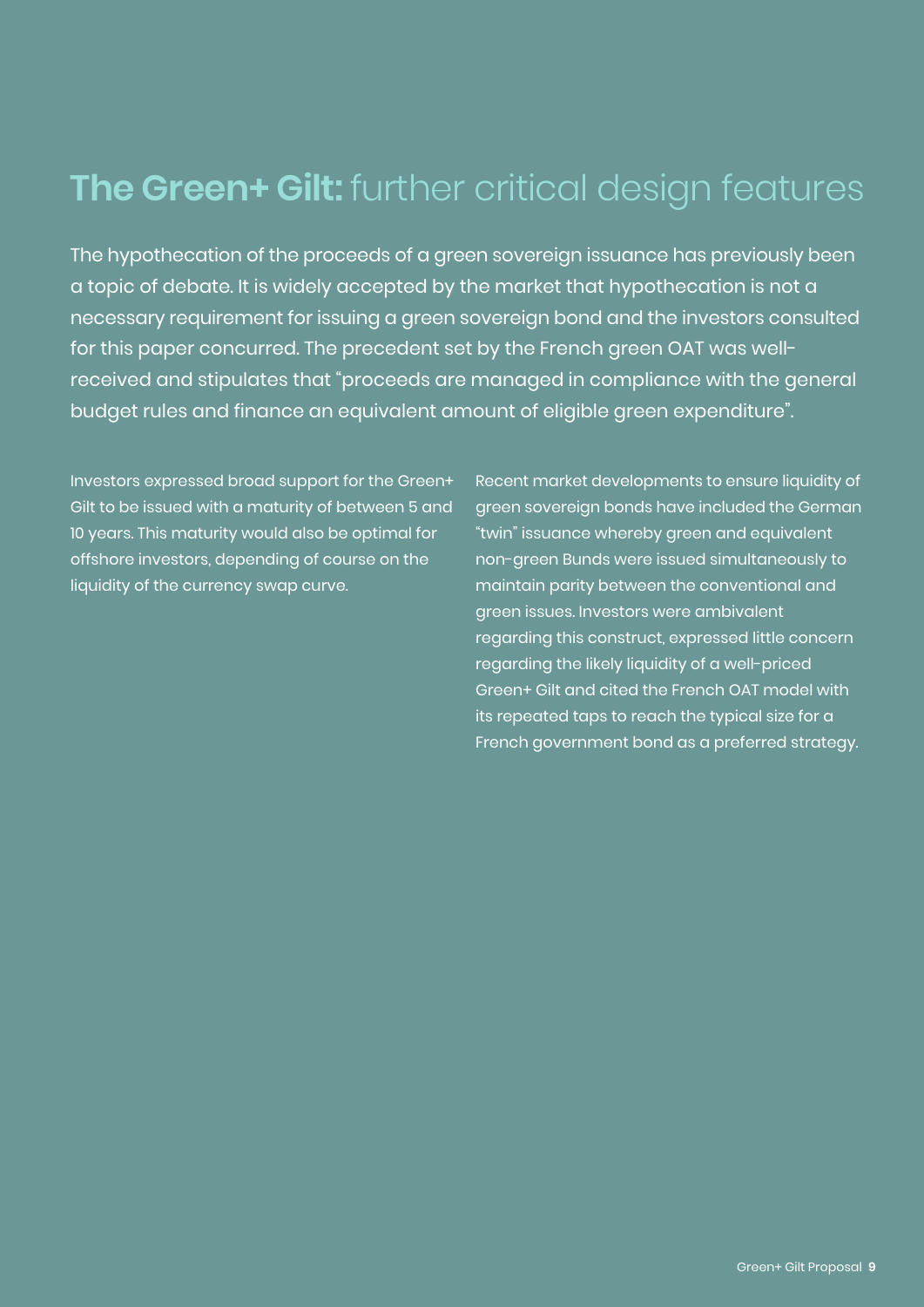## **The benefits in brief**

To date, 16 countries have issued green bonds<sup>4</sup>. These sovereign green bonds have secured a cost of capital that is no more than conventional non-green issuance and, in a number of cases, have achieved tighter pricing and a lower cost of capital for the public finances.

## **A Green+ Gilt would:**

- Show that the UK is a market leader by developing the green and social capital markets.
- Underpin economic recovery by directing proceeds to the growing net-zero economy whilst at the same time creating jobs and other social benefits.
- Address the lack of investment and consequent productivity gap faced by the UK by upgrading infrastructure, supporting innovation and building skills.
- Respond to rising investor demand by providing a liquid instrument that can feature in every relevant portfolio.
- Catalyse green and sustainable finance and demonstrate UK financial capability, forming a template for further issuance by the private sector and localities.
- Establish a framework for further issuance domestically and internationally that can build economic confidence on the road out of the COVID-19 crisis.

<sup>4</sup> Seven countries have also issued other use of proceeds labelled bonds.